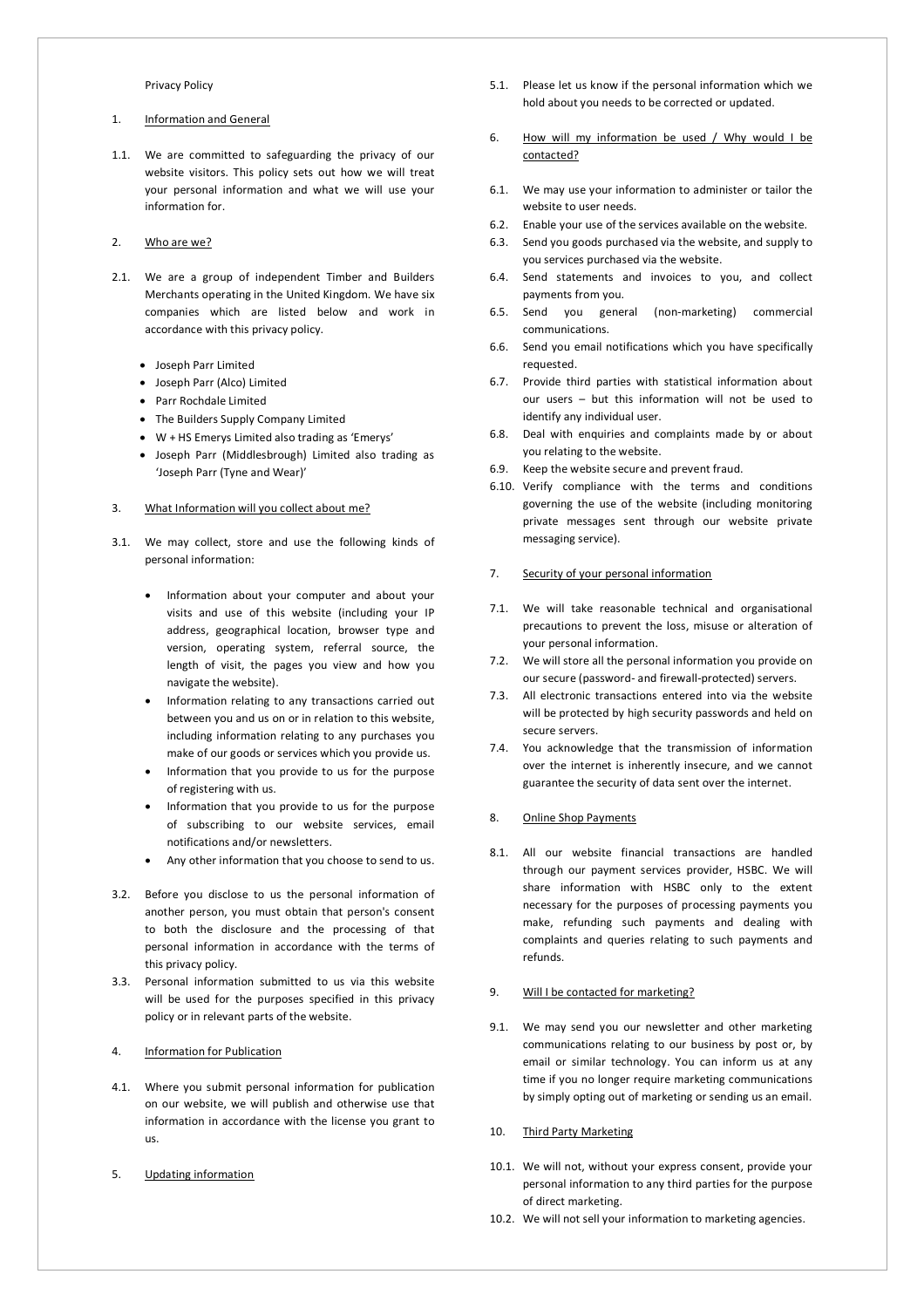- 11. Will the Joseph Parr Group share my information with anyone else?
- 11.1. We may disclose your personal information to any of our employees, officers, agents, suppliers or subcontractors as deemed reasonably necessary for the purposes set out in this privacy policy.
- 11.2. We may disclose your personal information to any member of our group of companies.
- 11.3. To the extent that we are required to do so by law;
- 11.4. In connection with any ongoing or prospective legal proceedings.
- 11.5. In order to establish, exercise or defend our legal rights, including providing information to others for the purposes of fraud prevention and reducing credit risk.
- 11.6. To the purchaser (or prospective purchaser) of any business or asset that we are (or are contemplating) selling.
- 11.7. To any person who we reasonably believe may apply to a court or other competent authority for disclosure of that personal information where, in our reasonable opinion, such court or authority would be reasonably likely to order disclosure of that personal information.
- 11.8. Except as provided in this privacy policy, we will not provide your information to third parties.

# 12. What if I am a child or a young person?

#### 12.1. Under 18 years old.

- 12.2. We understand and appreciate that there are very many young people who are interested in construction and building materials. We also receive CV's and newsletter requests from young people.
- 12.3. It is our policy not to accept and store the details of people who are under the age of 18 years old for the use of marketing.
- 12.4. If at any point a person of less than 18 years old would like to make a purchase from us we would ask for a parent or guardian or in the case of an apprentice worker a line manager, to authorise that it is acceptable to sell materials to a young person.
- 12.5. There are certain items that will not be sold to a young person or child – even with parental consent.
- 12.6. In the case of personal details in the form of a CV or letter from school leavers for prospective work such as holiday work we shall decide on a case by case basis and in the event that we have no position available we will destroy your details.

# 12.7. Children under the age of 13 years old.

- 12.8. We would ask that if you are under 13 years old you do not place an order with us or sign up to our newsletter without permission from an adult. An adult is someone who is over 18 years old.
- 12.9. If we find that you are under 13 years we may ask to speak to your parents or guardian to make sure that it is ok for you to visit our website.
- 12.10. Parents and Guardians.
- 12.11.We know many parents and guardians monitor the activities and interests of your children and young people

have both on and off-line. We may contact you to discuss any use of our website by a child or young person in your care.

- 12.12. Please be advised we do not allow advertisements or association of graphic materials or adult materials on our website however the internet can be hacked and we would therefore stress that the use of our website and third party linked sites should be supervised at all times.
- 12.13.We cannot take responsibility for the web content of any of our suppliers, customers or third party links.

### 13. How long will my information be kept?

- 13.1. Joseph Parr Group or any member of our subsidiaries may store your personal information in accordance with legislation and our internal and external auditing procedures.
- 13.2. Open files may be kept as long as they are required.
- 13.3. When a file is cleared or deemed closed it may then be kept for an additional 6 year period in keeping with common law, the statute of limitations and Data Protection Act 1998.
- 14. Can I find out what information Joseph Parr Group has about me?
- 14.1. You may instruct us to provide you with any personal information we hold about you. Provision of such information will be subject to an administration fee the payment of a fee currently fixed at £10.00.
- 14.2. In addition to the administration fee we would request the supply of appropriate evidence of your identity for this purpose.
- 14.3. We may withhold such personal information to the extent permitted by law.
- 14.4. You may instruct us not to process your personal information for marketing purposes, by sending an email to us.
- 14.5. In practice, you will usually either expressly agree in advance to our use of your personal information for marketing purposes, or we will provide you with an opportunity to opt out of the use of your personal information for marketing purposes.

#### 15. Information about Cookies.

- 15.1. A cookie is a file containing an identifier (a string of letters and numbers) that is sent by a web server to a web browser and is stored by the browser. The identifier is then sent back to the server each time the browser requests a page from the server. This enables the web server to identify and track the web browser.
- 15.2. We may use cookies on this website.
- 15.3. By using our website and agreeing to this policy, you consent to our use of cookies in accordance with the terms of this policy.
- 15.4. Your privacy settings on your internet browser can be used to limit the publication of your information on the website. Most browsers allow you to reject all cookies, whilst some browsers allow you to reject just third party cookies, you change these settings using your 'internet settings' or 'internet options'.
- 16. How does our company use Cookies?